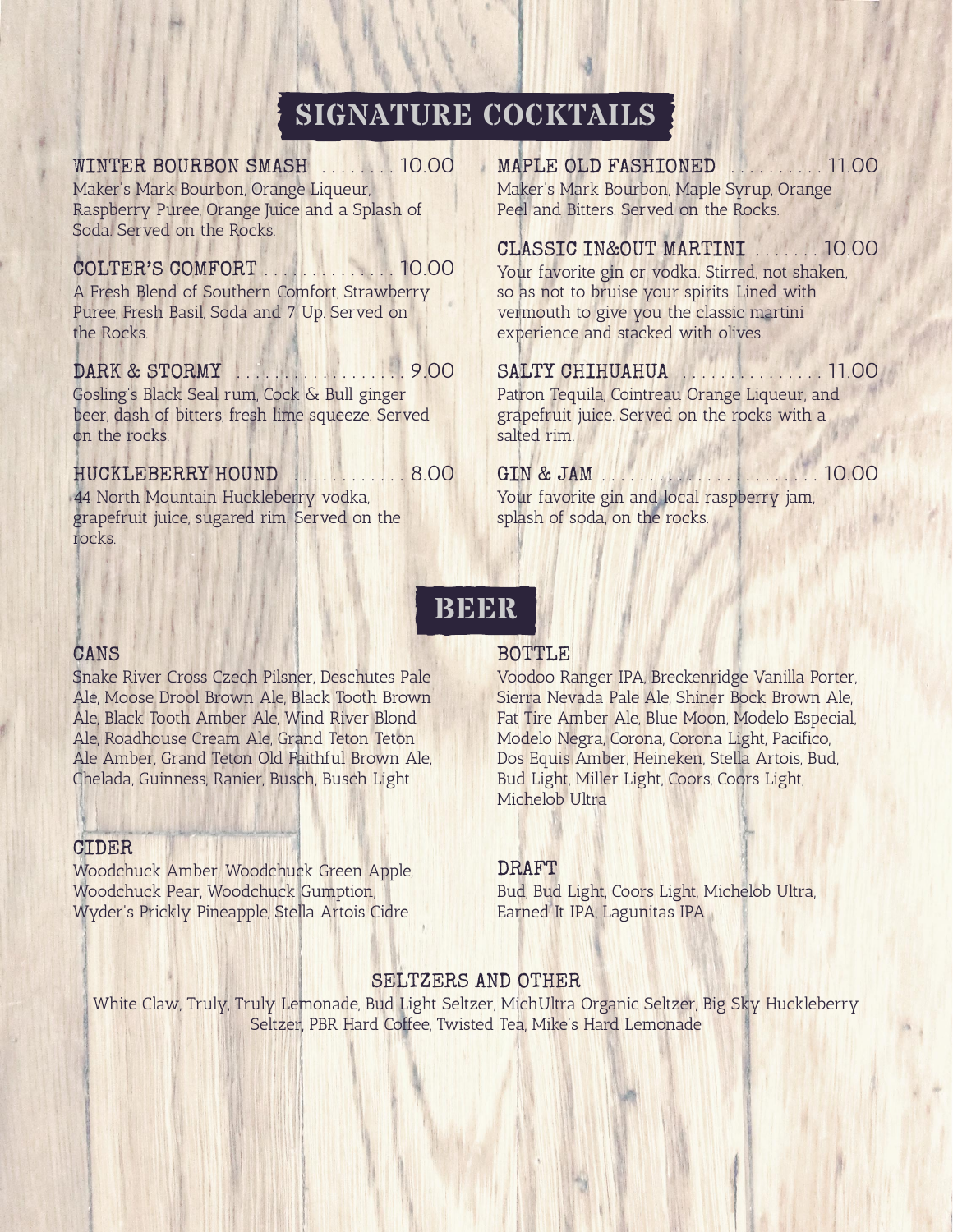# WINES BY THE GLASS

REDS . . . . . . . . . . . . . . . . . . . . . . . . . . . . . . . . 8 Black Box Merlot, Black Box Pinot Noir, Dark Horse Cabernet Sauvignon

#### BLUSH . . . . . . . . . . . . . . . . . . . . . . . . . . . . . 4|8

Arbor Mist Strawberry, Franzia Blush

WHITE . . . . . . . . . . . . . . . . . . . . . . . . . . . . . . . 8 Black Box Sauvignon Blanc, Pinot Grigio, Chardonnay, Riesling

#### BUBBLES . . . . . . . . . . . . . . . . . . . . . . . . . . . 8|9 Lamarca Prosecco, Freixenet Cordon Negro

# LIQUOR OFFERINGS

#### WHISKEY

Black Velvet, Canadian Club, Canadian Mist, Crown Royal, Crown Royal Reserve, Crown Royal Rye, Fireball, Gentleman Jack, Gold Spur, Jack Daniel's No 7, Jack Daniel's Rye , Jack Daniel's Rye Single Barrel, Jack Fire, Jack Honey, Ledoux Cinnamon Clove, Ledoux Double Cask, Lord Calvert, Pendleton, Seagram's 7, Seagram's VO, Skrewball Peanut Butter, Snake River Stampede, Southern Comfort, Tin Cup

#### IRISH WHISKEY

Bushmills, Jameson, Proper Twelve, The Quiet Man

Bacardi, Bacardi Gold, Bacardi Oakheart, Captain Morgan, Diplomatico, Gosling's Black Seal, Kraken Black 94, Kraken Black Spiced, Malibu, Malibu Black, Meyers Dark, Pyrat, Rooster, Sailor Jerry

## VODKA

44 North Huckleberry, Absolut, Belvedere, Crystal Head, Deep Eddy, Grand Teton, Grey Goose, Haku, Ketel One, Prairie Organic, Skyy, Smirnoff, Stoli, Svedka, Tito's

#### TEQUILA

Cazadores Anejo, Cazadores Reposado, Don Julio Anejo, Don Julio Blanco, Don Julio Reposado, Hornitos Anejo, Hornitos Plata, Hornitos Reposado, Jimador, Jose Cuervo Gold, Jose Cuervo Silver, Patron Anejo, Patron Roca Silver, Patron Silver, Souza Reposado, Souza Silver

#### SCOTCH WHISKEY

Ardbeg 10 Year, Bruichladdich Organic Scottish Barley - Non Peated Single Malt, Cutty Sark, Dewars, Glen Morangie 12 yr, Glenfiddich 12 yr, Glenlivet 12 yr Double Oak, Glenlivet Founders Reserve, Highland Viking Blend 12 yr, J&B, Johnnie Walker Black, Johnnie Walker Red, Naked Grouse

#### BOURBON WHISKEY

Basil Hayden's, Buffalo Trace, Bulleit, Colter's Run, Elijah Craig, Evan Williams, Jim Beam, Knob Creek 120, Knob Creek 9 yr, Ledoux Bourbon Double Cask, Maker's Mark, Maker's Mark 46, Wild Turkey 101, Woodford Reserve Double RUM Daked, WY Whiskey Bourbon

#### GIN

Aviation, Beefeater, Gordons, Great Grey, Hendricks, Tanqueray, The Botanist

#### LIQUEURS

Amaretto Disaronno, Amarula, B&B, Bailey's, Bailey's Salted Caramel, Barenjager, Campari, Chambord, Cointreau, Drambuie, Fernet-Branca, Frangelico, Galliano, Goldschlager, Grand Marnier, Jägermeister, Kahlua, Koltiska, Koltiska Wintermint, Midori, Ouzo, Poma Pomegranate, Rumpleminz, Sambuca, St. Gemain, Tuaca, Willie's Choke Cherry, Willie's Huckleberry Cream, Yukon Jack

#### BRANDY

Korbel, Christian Brothers, Hennessy, Hennessy Black, Courvoisier VS, Courvoisier VSOP, Blackberry Brandy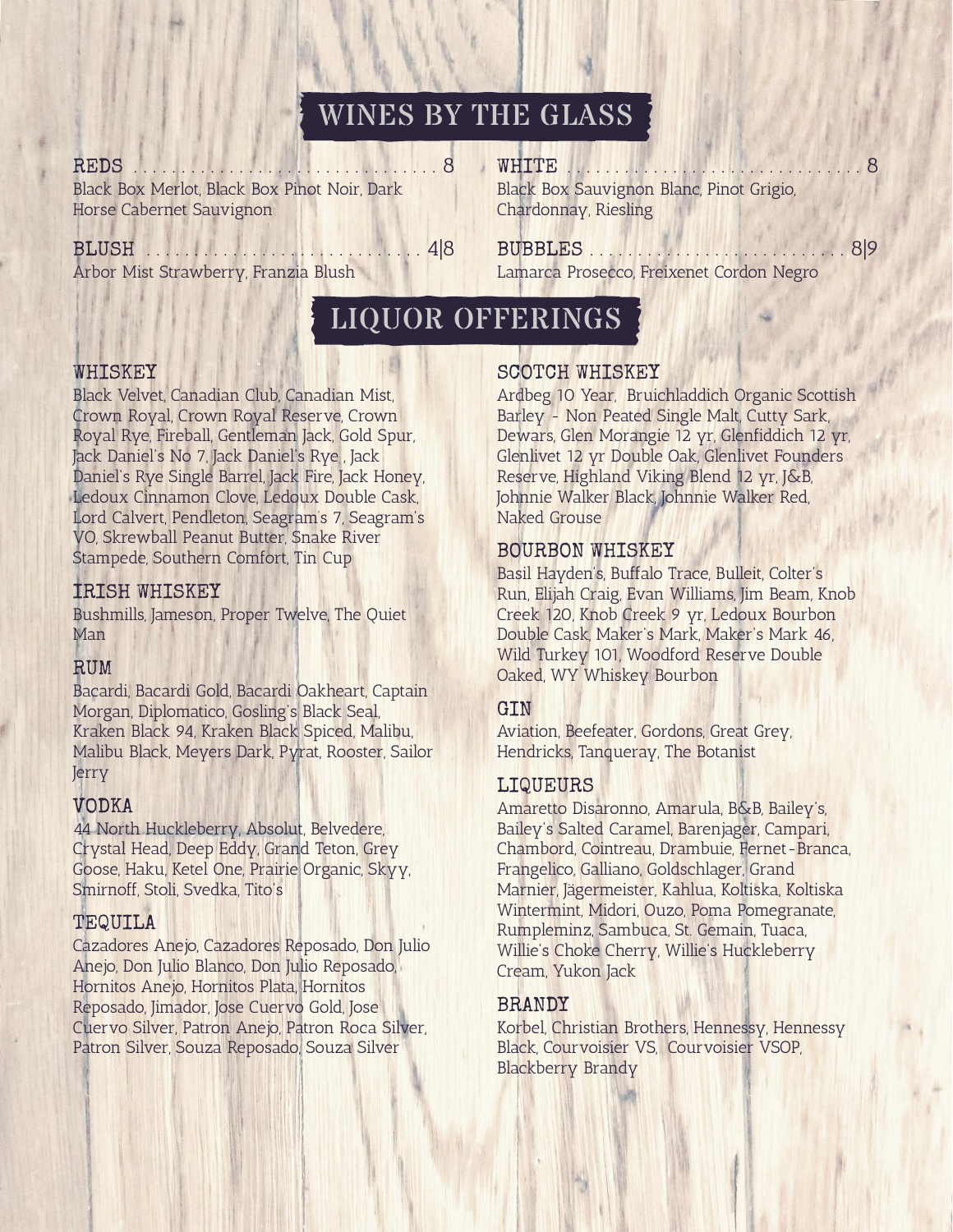# **RED WINE BY THE BOTTLE**

| CLOS DU BOIS MERLOT<br>California 2016                | . 23        | CLOS DU BOIS CABERNET<br>SAUVIGNON<br>CA 2016                       | 23 |
|-------------------------------------------------------|-------------|---------------------------------------------------------------------|----|
| COPPOLA MERLOT<br>California 2016                     | 28          | CHATEAU ST JEAN CABERNET  31<br>SAUVIGNON                           |    |
| KENDALL JACKSON VINTNER'S  34<br>RESERVE MERLOT       |             | CA 2018                                                             |    |
| Sonoma, CA 2015                                       |             | ROBERT MONDAVI CABERNET<br>SAUVIGNON                                | 40 |
| CHARLES KRUG MERLOT  46<br>Napa CA 2017               |             | CA 2017                                                             |    |
| STAG'S LEAP MERLOT NERRETTER 47<br>Napa CA 2016       |             | CHARLES KRUG CABERNET<br>SAUVIGNON<br>Napa, CA, 2017                | 45 |
| ROBERT MONDAVI PINOT NOIR  23<br>CA, 2017             |             | CHATEAU MONTELENA CABERNET  72<br>SAUVIGNON<br>Napa, CA 2017        |    |
| OYSTER BAY PINOT NOIR  27<br>New Zealand 2014         |             | CAKE BREAD CELLARS CABERNET  90<br>SAUVIGNON                        |    |
| JOSH CELLARS PINOT NOIR  28<br>Central Coast, CA 2019 |             | Napa, CA 2016                                                       |    |
| <b>ACACIA PINOT NOIR</b>                              | . 35        | TRAPICHE OAK CASK MALBEC<br>Mendoza, Argentina 2019                 | 25 |
| Napa 2017<br>LA CREMA PINOT NOIR                      | $\ldots$ 37 | CATENA MALBEC<br><b>ANTALIA ANGELIA</b><br>Mendoza, Argentina, 2019 | 34 |
| Sonoma Coast, CA<br>CHIANTI CLASSICO RESERVA          | . 31        | PREDATOR OLD VINE ZIN<br>Lodi, CA 2016                              | 26 |
| Italy, 2015<br>RUFFINO AZIANO CHIANTI                 | 80          | 7 DEADLY ZINS RED ZINFANDEL  27<br>Lodi, CA 2017                    |    |
| <b>CLASSICO</b><br>Italy, 2014                        |             | RIDGE THREE VALLEY'S RED  38<br><b>RLEND</b>                        |    |

| CLOS DU BOIS CABERNET<br>. 23<br>SAUVIGNON<br>CA 2016         |     |
|---------------------------------------------------------------|-----|
| CHATEAU ST JEAN CABERNET  31<br>SAUVIGNON<br><b>CA 2018</b>   |     |
| ROBERT MONDAVI CABERNET<br>SAUVIGNON<br>CA 2017               | .40 |
| CHARLES KRUG CABERNET<br>SAUVIGNON<br>Napa, CA, 2017          | .45 |
| CHATEAU MONTELENA CABERNET  72<br>SAUVIGNON<br>Napa, CA 2017  |     |
| CAKE BREAD CELLARS CABERNET  90<br>SAUVIGNON<br>Napa, CA 2016 |     |
| TRAPICHE OAK CASK MALBEC<br>Mendoza, Argentina 2019           | 25  |
| CATENA MALBEC<br>Mendoza, Argentina, 2019                     | 34  |
| PREDATOR OLD VINE ZIN<br>Lodi, CA 2016                        | 26  |
| 7 DEADLY ZINS RED ZINFANDEL  27<br>Lodi, CA 2017              |     |
| RIDGE THREE VALLEY'S RED<br><b>BLEND</b><br>Sonoma, CA 2016   | 38  |